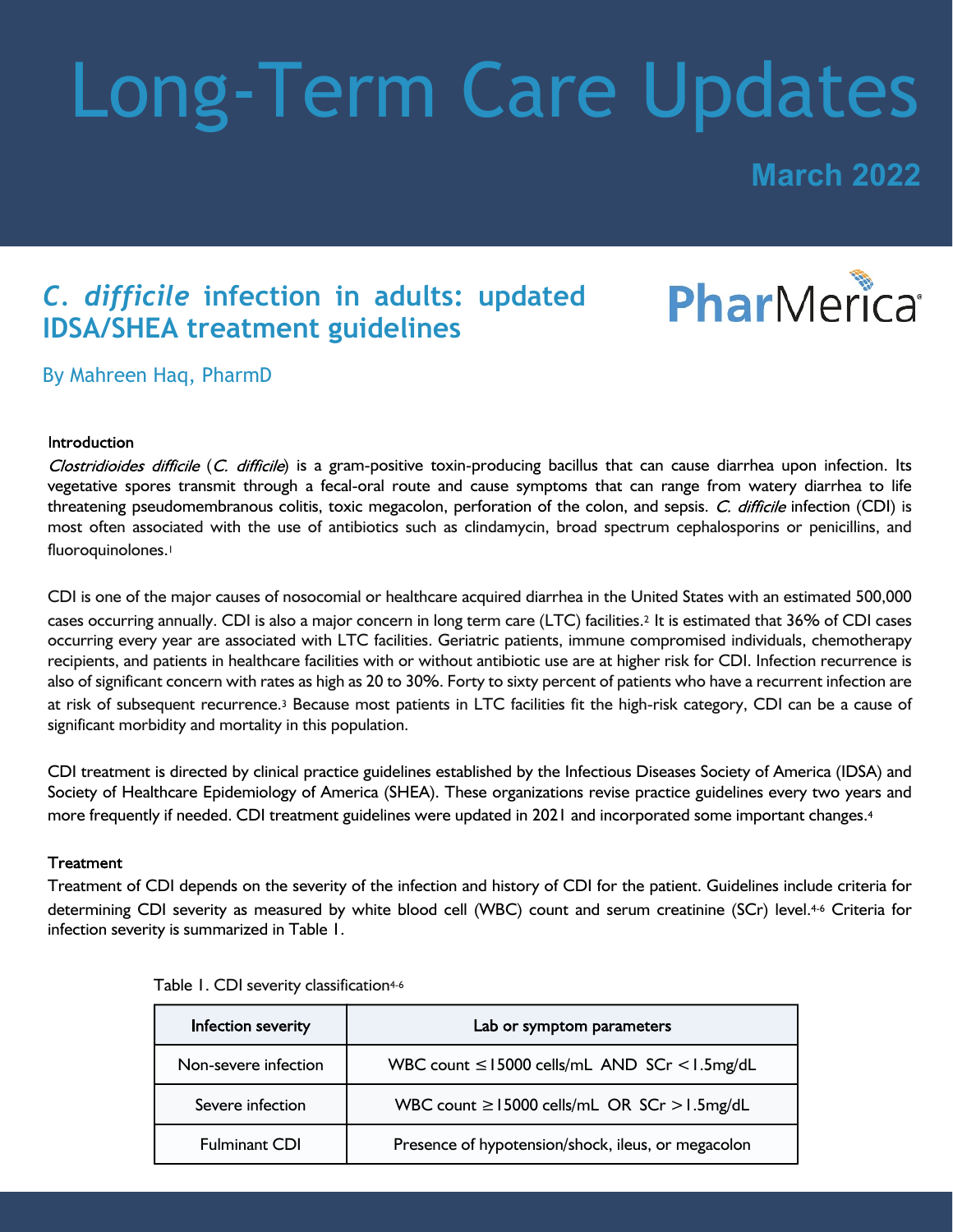The updated guidelines focus on treatment of CDI in adult patients and implement several new recommendations. Two of these are pertinent to treatment of an initial episode and first recurrence. A third recommendation addresses the use of an adjunctive treatment for recurrent CDI infections.<sup>4</sup> Recommendations for treatment of CDI are summarized in Table 2.

| Infection type                     | <b>Recommended treatments</b>                                                                                                                                                                                                                                   |  |
|------------------------------------|-----------------------------------------------------------------------------------------------------------------------------------------------------------------------------------------------------------------------------------------------------------------|--|
| Initial episode                    | Preferred: Fidaxomicin 200mg by mouth twice a day for 10 days                                                                                                                                                                                                   |  |
|                                    | Alternative: Vancomycin 125mg by mouth four times a day for 10 days                                                                                                                                                                                             |  |
|                                    | Alternative for non-severe infection if other agents are unavailable: Metronidazole<br>500mg by mouth three times a day for 10-14 days                                                                                                                          |  |
| First recurrence                   | Preferred: Fidaxomicin 200mg by mouth twice a day for 10 days OR twice a day for 5<br>days followed by once every other day for 20 days                                                                                                                         |  |
|                                    | Alternative: Vancomycin by mouth in a tapered and pulsed regimen<br>Tapered/pulsed vancomycin regimen example: 125mg four times a day for 10-14 days,<br>then twice a day for 7 days, then daily for 7 days, then every 2-3 days for 2-8 weeks                  |  |
|                                    | Alternative if metronidazole was used for initial infection: Vancomycin 125mg by mouth<br>four times a day for 10 days                                                                                                                                          |  |
|                                    | Adjunctive therapy: Bezlotoxumab 10mg/kg given intravenously (IV) once during admin-<br>istration of standard of care antibiotics (recommended for patients with CDI in<br>previous 6 months; may also be considered in those with risk factors for recurrence) |  |
| Second or subsequent<br>recurrence | Fidaxomicin 200mg by mouth twice a day for 10 days OR<br>twice for 5 days followed by once every other day for 20 days                                                                                                                                          |  |
|                                    | Vancomycin by mouth in a tapered and pulsed regimen<br>OR                                                                                                                                                                                                       |  |
|                                    | Vancomycin 125mg by mouth four times a day for 10 days followed by rifaximin 400mg<br>by mouth three times a day for 20 days<br>OR                                                                                                                              |  |
|                                    | Fecal microbiota transplantation (after at least 3 episodes of appropriately treated CDI)                                                                                                                                                                       |  |
|                                    | Adjunctive therapy: Bezlotoxumab 10mg/kg IV given once during administration of stan-<br>dard of care antibiotics (recommended for patients with CDI in previous 6 months;<br>may also be considered in those with risk factors for recurrence)                 |  |
| <b>Fulminant infection</b>         | Vancomycin 500mg four times a day (given by mouth or via nasogastric tube)<br><b>AND</b>                                                                                                                                                                        |  |
|                                    | Metronidazole 500mg IV every 8 hours                                                                                                                                                                                                                            |  |
|                                    | If ileus is present, consider adding rectal instillation of vancomycin (500mg in 100mL<br>normal saline given as a retention enema every 6 hours)                                                                                                               |  |

Table 2. IDSA/SHEA treatment recommendations for CDI in adults<sup>4-6</sup>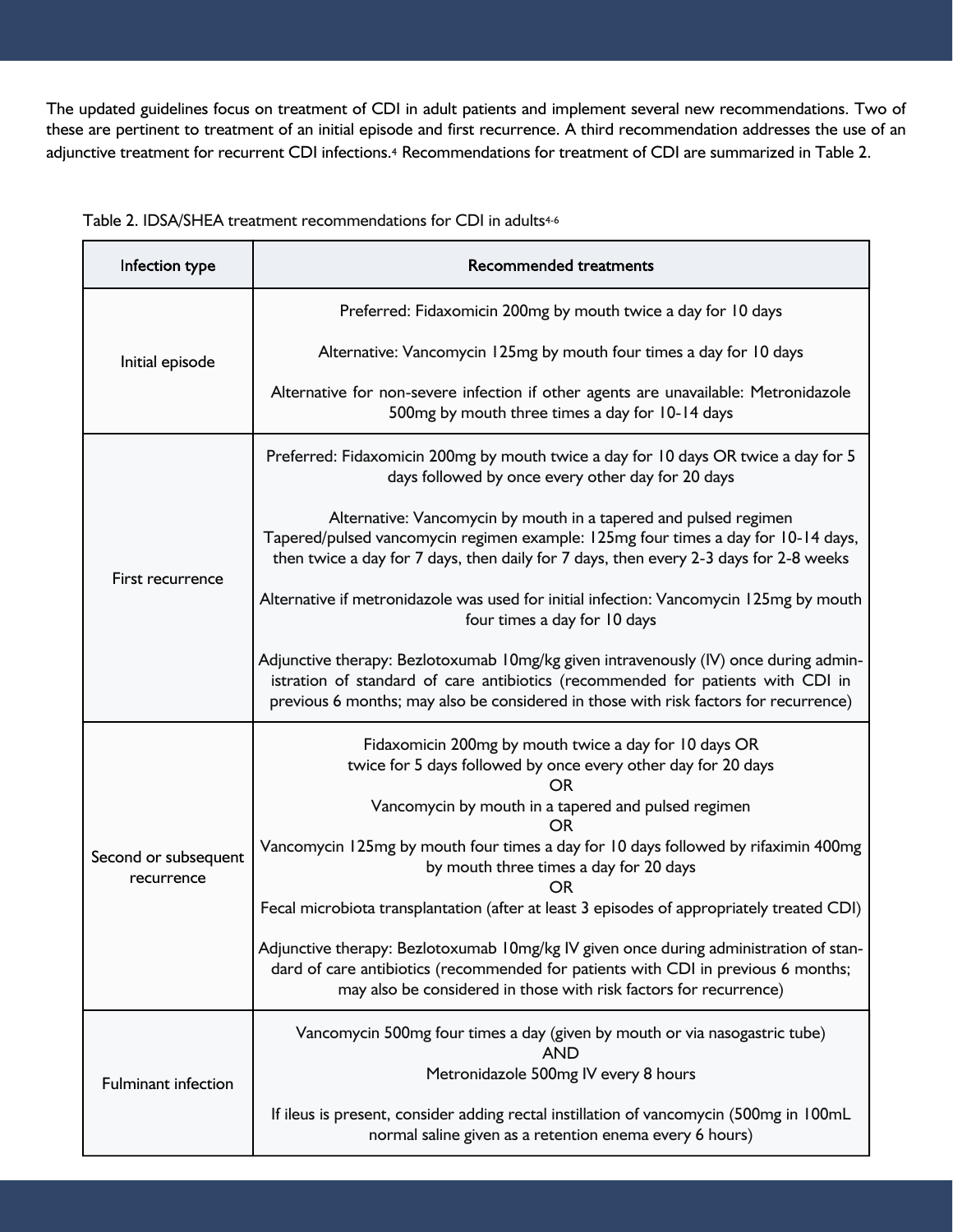After diagnosis of CDI is confirmed, antibiotics that may have caused the infection should be immediately discontinued to prevent further exacerbation of the disease. Since watery diarrhea is a hallmark symptom of the infection, fluid loss is a significant concern. A patient's fluid and electrolyte status should be closely monitored and replenished as needed.<sup>6</sup>

The 2021 guideline update recommends a treatment duration of 10 days as opposed to the previously recommended 14 days. A shorter treatment duration may have a smaller impact on the gastrointestinal tract microbiome.<sup>7</sup>

For patients with non-severe CDI, fidaxomicin is recommended as first line treatment for initial episodes.4 Fidaxomicin is a macrolide antibiotic indicated for patients 6 years or older.7 It was first approved in May 2011 shortly after the first CDI guidelines were published in 2010. Fidaxomicin is only indicated for treatment of C. difficile diarrhea as it has minimal systemic absorption and reaches high fecal concentrations. Minimal systemic absorption means less drug-related adverse events. The usual adult dose for initial CDI is 200mg twice a day for 10 days. Treatment duration can be individualized and extended to 14 days if clinical resolution (defined as resolution of diarrhea) is not achieved after 10 days.7

Prior to the 2021 CDI update, oral vancomycin was recommended as first line treatment. Since the approval of fidaxomicin, randomized controlled trials have compared vancomycin to fidaxomicin for CDI treatment. A combined analysis of four randomized controlled trials showed that there was no difference in clinical cure rates between fidaxomicin and vancomycin. However, fidaxomicin resulted in a higher sustained clinical response to infection 4 weeks after the end of therapy. Fidaxomicin did not cause an increase in drug-related adverse events or mortality. Several small cost-effective analyses were completed to compare fidaxomicin and vancomycin. It was deduced that even though fidaxomicin is more expensive in the short term, it is more cost effective in the long run due to sustained clinical response and lesser need for treatment of recurrent infections. Additionally, treatment with fidaxomicin may be advantageous as it is only dosed twice daily as compared to vancomycin which is dosed four times a day.<sup>4</sup>

Fidaxomicin is also recommended as the preferred treatment for first, second or subsequent recurrent CDI episodes. Standard or pulsed dose fidaxomicin can be used. Pulsed dose fidaxomicin can be achieved with 200mg twice daily for 5 days followed by 200mg once every other day for 20 days.4 Both standard dose and pulsed dose regimens use the same number of tablets per treatment. Although standard dose fidaxomicin is effective at eliminating actively dividing C. difficile bacteria, it does not kill the vegetative spores. The purpose of using a pulsed dose is to eliminate the vegetative spores during the antibiotic free period.<sup>7</sup>

Vancomycin remains an acceptable option for the treatment of CDI if fidaxomicin is not available. The recommended standard dose is 125mg given orally four times a day for 10 days, but the dose may be pulsed or tapered for recurrent infections.<sup>4</sup>

Oral metronidazole is no longer recommended as first line for treatment of CDI as it was in the 2010 guidelines. Recently, use of metronidazole has been associated with an increase in treatment failure and an increased 30-day mortality for patients with severe disease.<sup>7</sup> Metronidazole remains an acceptable alternative for non-severe infections if no other options are available.<sup>4</sup>

#### Adjunctive therapy

The updated guidelines address the role of bezlotoxumab as adjunctive treatment for CDI.4 Bezlotoxumab is a human monoclonal antibody approved by the FDA in October 2016. It binds to C. difficile toxin B and is approved for patients who are at least 18 years of age and are at high risk for CDI recurrence. The recommended dose is 10mg/kg given as a single dose intravenous infusion over 1 hour. Bezlotoxumab is not an antibiotic and should only be used in combination with an antibiotic